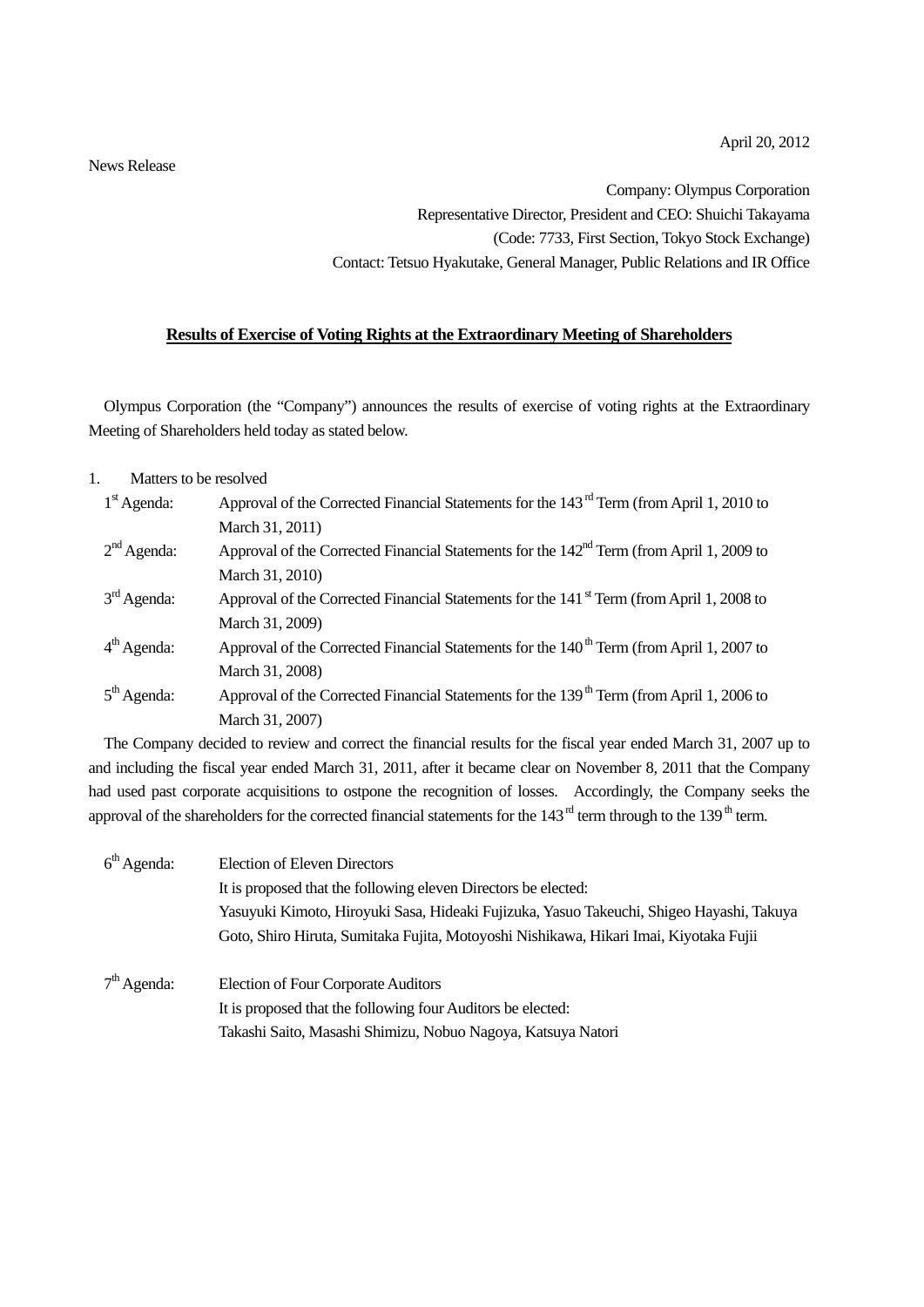|                        | Number of      | Number of         | Number of  | Ratio of approval | Voting results |  |  |  |
|------------------------|----------------|-------------------|------------|-------------------|----------------|--|--|--|
| Matters resolved       | approval votes | disapproval votes | abstention | votes $(\%)$      |                |  |  |  |
| 1 <sup>st</sup> Agenda | 1,570,540      | 443,466           | 109,427    | 72.85             | Adopted        |  |  |  |
| $2nd$ Agenda           | 1,569,751      | 443,425           | 109,427    | 72.81             | Adopted        |  |  |  |
| $3rd$ Agenda           | 1,569,745      | 443,431           | 109,427    | 72.81             | Adopted        |  |  |  |
| 4 <sup>th</sup> Agenda | 1,569,702      | 443,474           | 109,427    | 72.81             | Adopted        |  |  |  |
| 5 <sup>th</sup> Agenda | 1,569,468      | 443,708           | 109,427    | 72.80             | Adopted        |  |  |  |
| 6 <sup>th</sup> Agenda |                |                   |            |                   |                |  |  |  |
| Yasuyuki Kimoto        | 1,393,036      | 727,078           | 2,342      | 64.62             | Adopted        |  |  |  |
| Hiroyuki Sasa          | 1,525,082      | 595,220           | 2,149      | 70.74             | Adopted        |  |  |  |
| Hideaki Fujizuka       | 1,473,548      | 646,755           | 2,149      | 68.35             | Adopted        |  |  |  |
| Yasuo Takeuchi         | 1,732,100      | 388,204           | 2,149      | 80.34             | Adopted        |  |  |  |
| Shigeo Hayashi         | 1,793,096      | 327,208           | 2,149      | 83.17             | Adopted        |  |  |  |
| Takuya Goto            | 1,803,242      | 317,065           | 2,149      | 83.64             | Adopted        |  |  |  |
| Shiro Hiruta           | 1,814,878      | 305,427           | 2,149      | 84.18             | Adopted        |  |  |  |
| Sumitaka Fujita        | 2,049,593      | 70,715            | 2,149      | 95.07             | Adopted        |  |  |  |
| Motoyoshi Nishikawa    | 1,680,132      | 440,173           | 2,149      | 77.93             | Adopted        |  |  |  |
| Hikari Imai            | 1,937,529      | 182,778           | 2,149      | 89.87             | Adopted        |  |  |  |
| Kiyotaka Fujii         | 2,049,730      | 70,578            | 2,149      | 95.08             | Adopted        |  |  |  |
| $7th$ Agenda           |                |                   |            |                   |                |  |  |  |
| Takashi Saito          | 1,890,955      | 229,734           | 1,869      | 87.71             | Adopted        |  |  |  |
| Masashi Shimizu        | 1,461,120      | 659,569           | 1,869      | 67.77             | Adopted        |  |  |  |
| Nobuo Nagoya           | 1,941,344      | 179,349           | 1,869      | 90.05             | Adopted        |  |  |  |
| Katsuya Natori         | 1,941,412      | 179,281           | 1,869      | 90.05             | Adopted        |  |  |  |

2. The number of voting rights in favor of and against the proposals and abstaining from voting, requirements for the adoption of the proposals and results of resolutions

Notes: 1. The requirements for the individual proposals are as follows:

Proposals #1 to 5 require a majority of the voting rights of shareholders present.

Proposals #6 and 7 require: (i) the attendance of the shareholders holding at least one-third of the voting rights of the shareholders who are entitled to exercise their voting rights; and (ii) a majority of such voting rights.

2. The denominator to calculate the percentage of the voting rights in favor is 2,155,872 voting rights, which is the sum of those exercised by the day before the shareholder meeting and those exercised by the shareholders present in the meeting on the day.

3. In terms of Proposal #6, a motion of amendment to add Michael Woodford and Masaharu Hamada to the candidates, as well as a motion to change candidates from Yasuyuki Kimoto to Akiyo Fukui had been made. However, the original proposal was lawfully adopted under the Companies Act and these motions of amendment were treated as being rejected because there was no room for adoption. Therefore, the numbers of voting rights for the said motions were not counted.

4. In terms of Proposal #7, a motion to change candidates from Masashi Shimizu to Lucian Bebchuk had been made. However, the original proposal was lawfully adopted under the Companies Act and this motion of amendment was treated as being rejected because there was no room for adoption. Therefore, the number of voting rights for the said motion was not counted.

3. Reason why part of the voting rights of the shareholders present in the shareholder meeting are not added to the number of voting rights in favor, against or abstaining from voting